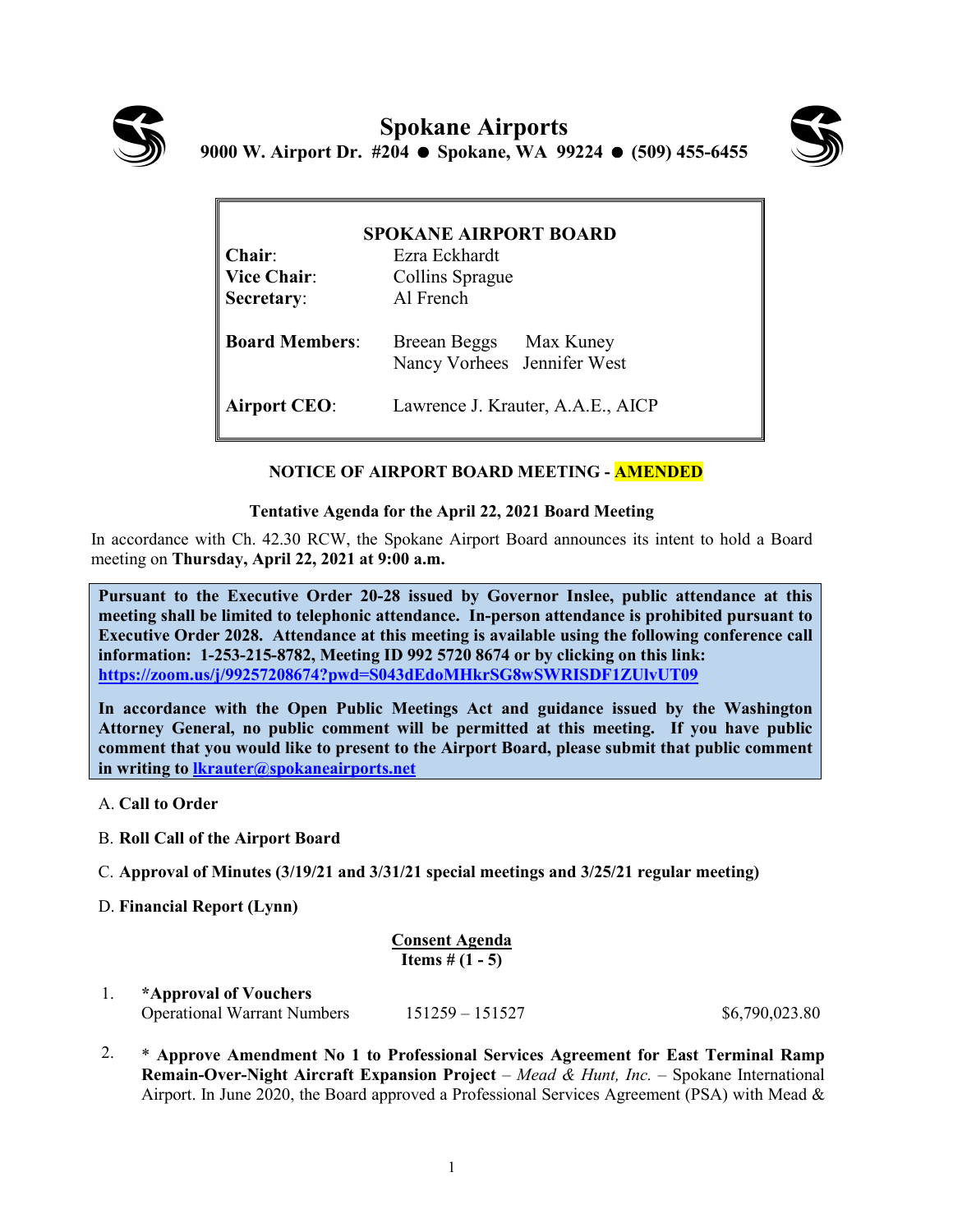Hunt, Inc. for engineering design including bid documents for the East Terminal Ramp Remain-Over-Night Aircraft Expansion project in the amount of \$530,220.00. The project was publicly advertised and bids opened on March 16, 2021. Amendment No. 1 will consist of construction management and administration (CM/CA) services, grant administration services, and closeout efforts for this project on a not-to-exceed time and material basis. An independent fee estimate was performed by Myaak Engineering and showed that the fee negotiated with Mead & Hunt in the amount of \$885,167.00 is within acceptable range per FAA guidelines. The Engineering Committee and Staff recommend approval of Amendment No. 1 to the Professional Services Agreement with Mead & Hunt, Inc. in the not-to-exceed amount of \$885,167.00 for the East Terminal Ramp Remain-Over-Night Aircraft Expansion project.

- 3. \* **Approve Professional Services Agreement – Airport Drive Inbound Realignment, Phase 2 Construction Management/Administration** – *T-O Engineers, Inc.* – Spokane International Airport. Phase 1 of Airport Drive Inbound Realignment included construction of approximately 3,000 linear feet of the new roadway from the Cell Phone Parking Lot to C Concourse South Parking Lot which will completed in 2021. Phase 2 includes connecting the new Airport Drive Inbound to the Terminal roadway. This phase will also include demolition of a portion of the Concourse C parking lot, improvements to access the hourly parking and taxi staging areas and new wayfinding and signage to direct passenger traffic and convert the old Airport Drive Inbound to access all parking facilities. Under this Professional Services Agreement, T-O Engineers, Inc. will provide construction management and administration (CM/CA) services, grant administration services and closeout efforts for Phase 2 on a not-to-exceed time and materials basis. An independent fee estimate performed by Myaak Engineering shows that the fee negotiated with T-O Engineers in the amount of \$256,740.42 is within the acceptable range per FAA guidelines. The Engineering Committee and Staff recommend approval of a Professional Services Agreement with T-O Engineers in the not-to-exceed amount of \$256,740.42 for Phase 2 CM/CA services for the Airport Drive Inbound Realignment project.
- 4. \* **Award Service Contract – Spent Aircraft Deicing Fluid Recovery Maintenance Services** *Inland Technologies International, Limited* – Spokane International Airport. In 2018, the Board awarded a contract to Inland Technologies International, Ltd. to provide these services and the contract expires on April 30, 2021. Airport Staff developed a comprehensive Scope of Work that includes the provision of all labor to perform aircraft deicing fluid collection activities, testing and storage of collected material, and land application of the material in accordance with the Airport's permit from the Department of Ecology. The initial term of the contract includes the purchase and installation of a replacement collection tank liner. The project was publicly advertised and one bid was received from Inland Technologies International, Ltd. in the amount of \$419,830.10 including Washington State Sales Tax. This represents no increase in the annual service costs, but includes cost for the tank liner in the amount of \$109,345.27. The term of the contract shall be for one year with four optional one-year terms. The Engineering Committee and Staff recommend award of a Service Contract for Spent Aircraft Deicing Fluid Recovery Maintenance Services to Inland Technologies International, Ltd. in the amount of \$419,830.10 including Washington State Sales Tax. In addition, Board authorization of \$42,000.00 for contract contingencies is requested for a total authorization of \$461,830.10.
- 5. \* **Approve Amendment No. 2 to Service Contract – Fire Alarm System Testing and Inspection Services** – *Johnson Controls Fire Protection, LP* – Spokane International Airport. In April 2019, the Board awarded a one-year contract with two one-year options to Johnson Controls Fire Protection, LP (JCI). The contract includes testing, inspection and maintenance services required for the Airport, including fire alarm control panel, peripheral components, battery replacement, smoke detector cleaning, and 24/7 emergency response. JCI has agreed to hold the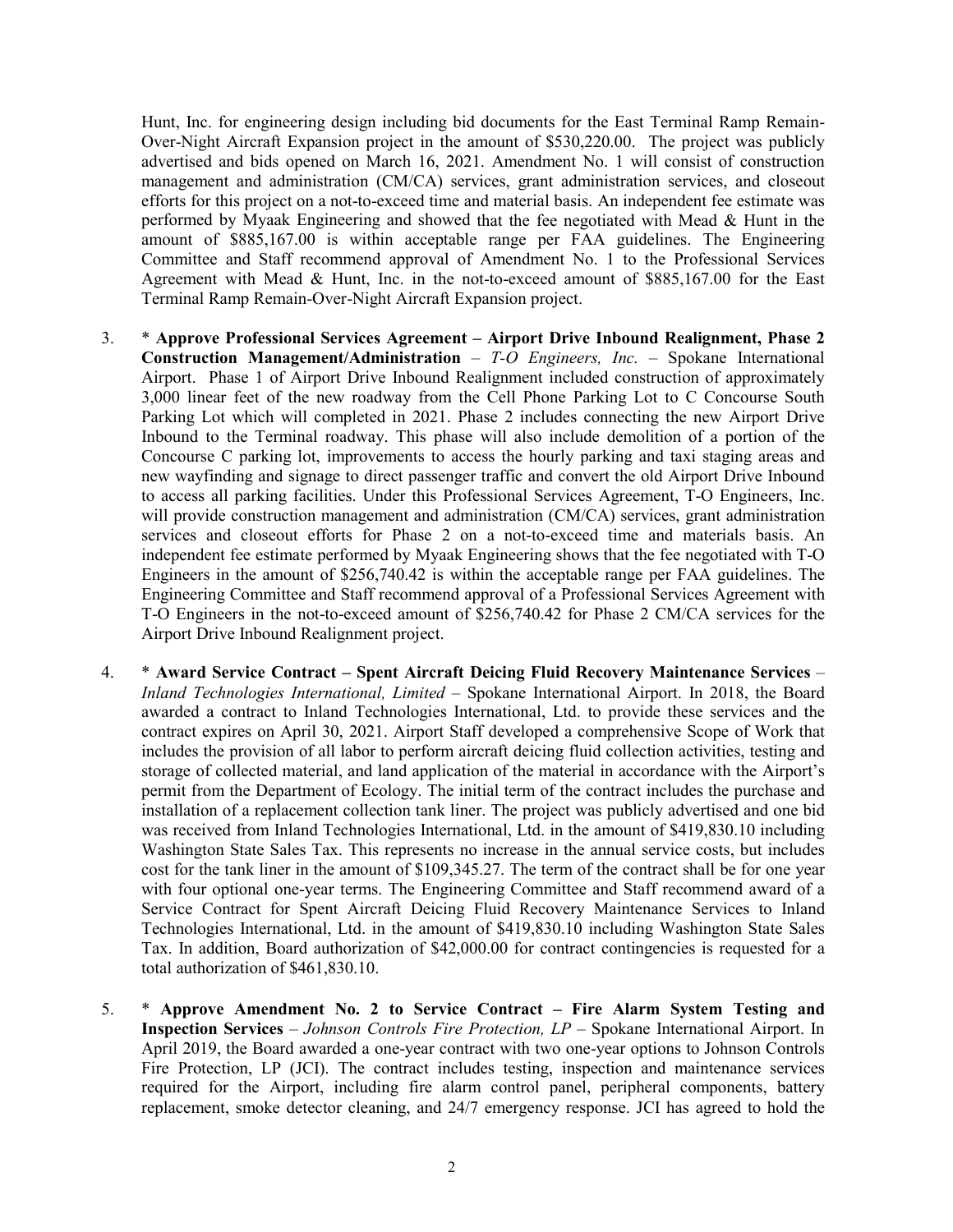monthly service fee rate of \$6,083.44. The term of the first option will run from May 1, 2021 through April 30, 2022 in the amount of \$73,001.28. The Engineering Committee and Staff recommend approval of Amendment No. 2 to the Fire Alarm System Testing and Inspection Services Contract with Johnson Controls Fire Protection, LP in the amount of \$73,001.28 including Washington State Sales Tax. In addition, Board authorization of \$7,300.00 for contingencies is requested for a total authorization of \$80,301.28.

## **Regular Agenda**

- 6. **\* Adopt Resolution No. 02-21 – Approving and Authorizing the Execution of United States Department of Transportation Federal Aviation Administration Airport Improvement Program Grant No. 3-53-0072-061-2021 for the East Terminal Ramp Remain-Over-Night Aircraft Expansion Project and Airport Drive Inbound Realignment Phase 2 Project – Spokane International Airport.** The East Terminal Ramp Remain-Over-Night (RON) Aircraft Expansion project will expand the existing terminal ramp and consists of approximately 4.5 acres of new RON aircraft parking. The Airport Drive Inbound Realignment, Phase 2 consists of constructing approximately 650 feet of two-lane principal arterial roadway on Airport property, connecting Airport Drive Inbound to the Terminal and existing connector roadways. Both projects are eligible for Federal funding by the Federal Aviation Administration (FAA) under the Airport Improvement Program (AIP) with 2021 Coronavirus Response and Relief Supplemental Appropriation Act (CRRSAA) funding the Sponsor match for AIP eligible items. The Engineering Committee and Staff recommend Board adoption of Resolution No. 02-21 in the Matter of approving and authorizing the execution of the United States Department of Transportation Federal Aviation Administration Airport Improvement Program Grant No. 3-53-0072-061-2021 for the East Terminal Ramp Remain-Over-Night Aircraft Expansion project and the Airport Drive Inbound Realignment Phase 2 Project in the amount not to exceed \$11,721,970.86.
- 7. **\* Adopt Resolution No. 03-21 – Approving and Authorizing the Execution of CRRSAA Grant Agreement No. 3-53-0072-062-2021- Spokane International Airport**. The Coronavirus Response and Relief Supplemental Appropriation Act ("CRRSAA") (Public Law 116-260), signed into law on December 27, 2020, includes nearly \$2 billion in funds to be awarded as economic relief to eligible U.S. airports and eligible concessions at those airports to prevent, prepare for, and respond to the coronavirus disease 2019 (COVID-19) pandemic. On April 7, 2021, the Airport submitted to the Federal Aviation Administration ("FAA") an Airports Coronavirus Response Grant Program ("ACRGP") Application in order to receive funds available under CRRSAA. The FAA approved the application, and has awarded Spokane International Airport grant funds in the not to exceed amount of \$5,790,958.00. Staff recommends Board adoption of Resolution No. 03-21 in the Matter of approving and authorizing the execution of the FAA CRRSAA Agreement Number 3-53-0072-062-2021, in the amount not to exceed \$5,790,958.00, and delegating to the Chief Executive Officer authority to execute all documents and do all things necessary to carry out the terms of such agreement.
- 8. **\* Adopt Resolution No. 04-21- Approving and Authorizing the Execution of CRRSAA Grant Agreement No. 3-53-0073-033-2021 – Felts Field Airport**. The Coronavirus Response and Relief Supplemental Appropriations Act ("CRRSAA") (Public Law 116-260), signed into law on December 27, 2020, includes nearly \$2 billion in funds to be awarded as economic relief to eligible U.S. airports and eligible concessions at those airports in connection with the COVID-19 pandemic. On April 7, 2021, the Airport submitted to the Federal Aviation Administration ("FAA") an Airports Coronavirus Response Grant Program ("ACRGP") Application in order to receive funds available under CRRSAA. The FAA approved the application, and has awarded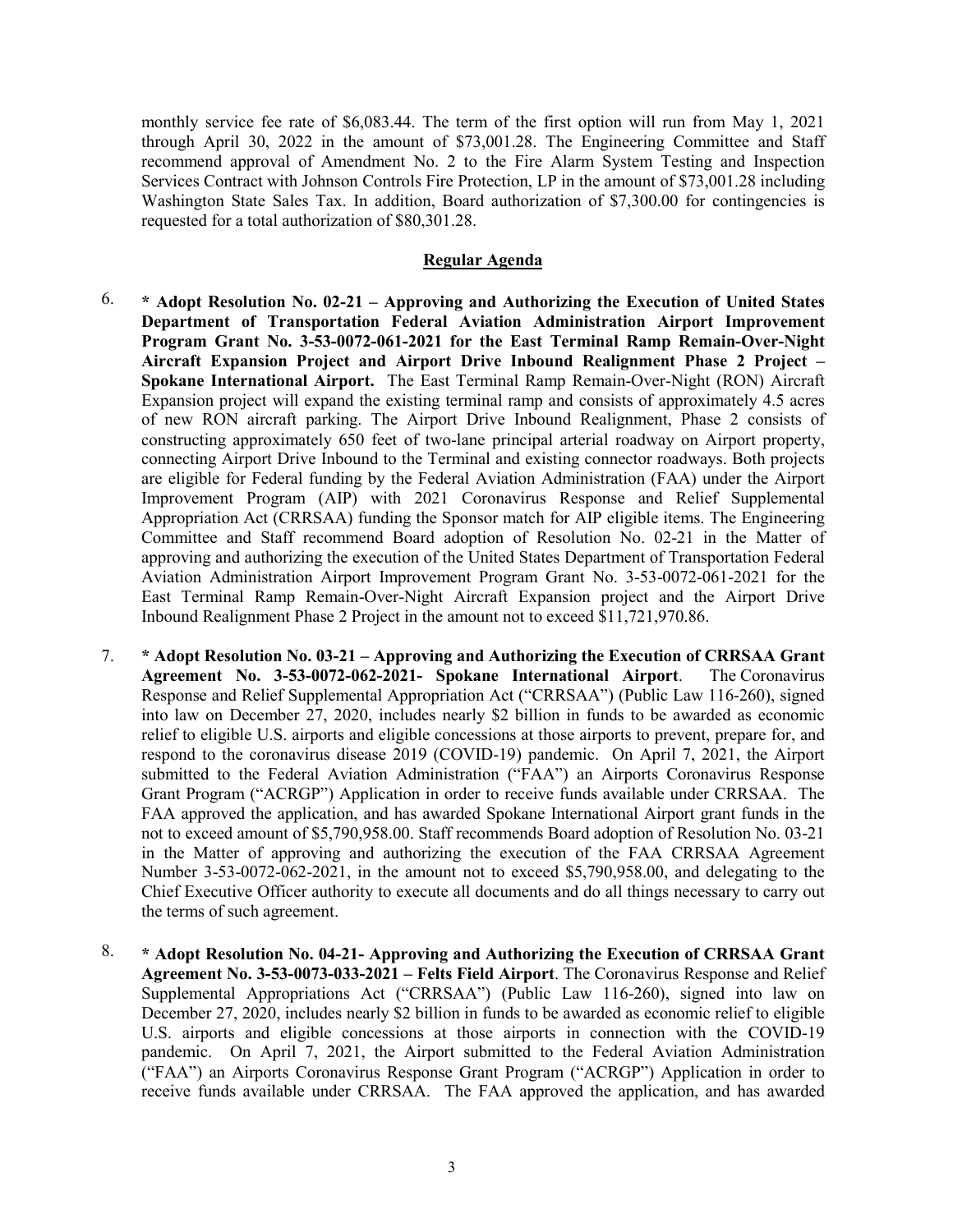Spokane International Airport grant funds in the not to exceed amount of \$23,000.00. Staff recommends Board adoption of Resolution No. 04-21 in the Matter of approving and authorizing the execution of the FAA CRRSAA Agreement Number 3-53-0073-033-2021, in the amount not to exceed \$23,000.00, and delegating to the Chief Executive Officer authority to execute all documents and do all things necessary to carry out the terms of such agreement.

- 9. **\* Adopt Resolution No. 05-21 Approving and Authorizing the Execution of USDOT Federal Rail Administration BUILD Grant No. 69A36521402710BLDWA – Rail-Truck Transload Facility Project, Phase 2- Spokane International Airport.** The Rail-Truck Transload Facility is a multi-phase project. Phase 1 constructed a 1-mile rail spur extension connecting the existing Geiger Spur to Spokane International Airport property. Phase 2 continues the rail spur line to a new Rail-Truck transload circulation area for transfer of railcars onto truck trailers and consists of three parallel rail lines totaling approximately 1.7 miles of track, 4.4 acres of pavement, a vehicle access road and utilities. The Rail-Truck Transload Facility, Phase 2 project is the recipient of a US Department of Transportation (USDOT) Better Utilizing Investments to Leverage Development (BUILD) Discretionary Grants Program, administered by the Federal Rail Administration (FRA), and provides \$11,300,000.00 in Federal funding with a combined \$3,000,000.00 in matching funds. The Engineering Committee and Staff recommend Board adoption of Resolution No. 05-21 in the Matter of approving and authorizing the execution of the United States Department of Transportation Better Utilizing Investments to Leverage Development Grant No. 69A36521402710BLDWA, for the Rail-Truck Transload Facility Project, Phase 2 in the amount not to exceed \$14,300,000.00.
- 10. \***Award Construction Contract – East Terminal Ramp Remain-Over-Night Aircraft Expansion Project** – *Shamrock Paving, Inc.* – Spokane International Airport. The East Terminal Ramp Remain-Over-Night (RON) Aircraft Expansion project will expand the existing terminal ramp and consists of approximately 4.5 acres of new RON aircraft parking. Construction includes approximately 20,000 SY of Portland Cement Concrete pavement for aircraft parking, including demolition of existing structures, installation of security fencing and gates, grading, drainage, lighting, marking, and other improvements associated to the project. Plans and specifications were prepared by Mead & Hunt, Inc. The project was publicly advertised and a mandatory Pre-Bid Conference was held on March 1, 2021. From the two bids received, the lowest responsive and responsible bid was submitted by Shamrock Paving, Inc. in the amount of \$8,228,000.00, including Washington State Sales Tax. The Engineering Committee and Staff recommend award of a Construction Contract for the East Terminal Ramp Remain-Over-Night Expansion project to Shamrock Paving, Inc. in the amount of \$8,228,000.00, including Washington State Sales Tax. In addition, Board authorization of \$823,000.00 for construction contingencies is requested for a total authorization of \$9,051,000.00.
- 11. \* **Award Construction Contract – Airport Drive Inbound Realignment, Phase 2** *Halme Construction, Inc.* – Spokane International Airport. In 2020, construction began for Phase 1 of the Airport Drive Inbound Realignment Project and consisted of approximately 3,000 linear feet twolane principal arterial roadway of Airport Drive Inbound from the Cell Phone Parking Lot to C Concourse South Parking Lot. Phase 2 of the project consists of constructing approximately 650 feet of two-lane principal arterial roadway, connecting Airport Drive Inbound to the Terminal and existing connector roadways. This phase also includes demolition of a portion of the Concourse C parking lot, improvements to access the hourly parking and taxi staging areas and new wayfinding and signage to direct passenger traffic and convert the old Airport Drive Inbound to access all parking facilities. Plans and specifications were prepared by T-O Engineers, Inc. The project was publicly advertised and a mandatory Pre-Bid Conference was held on March 8, 2021. From the three bids received, the lowest responsive and responsible bid was submitted by Halme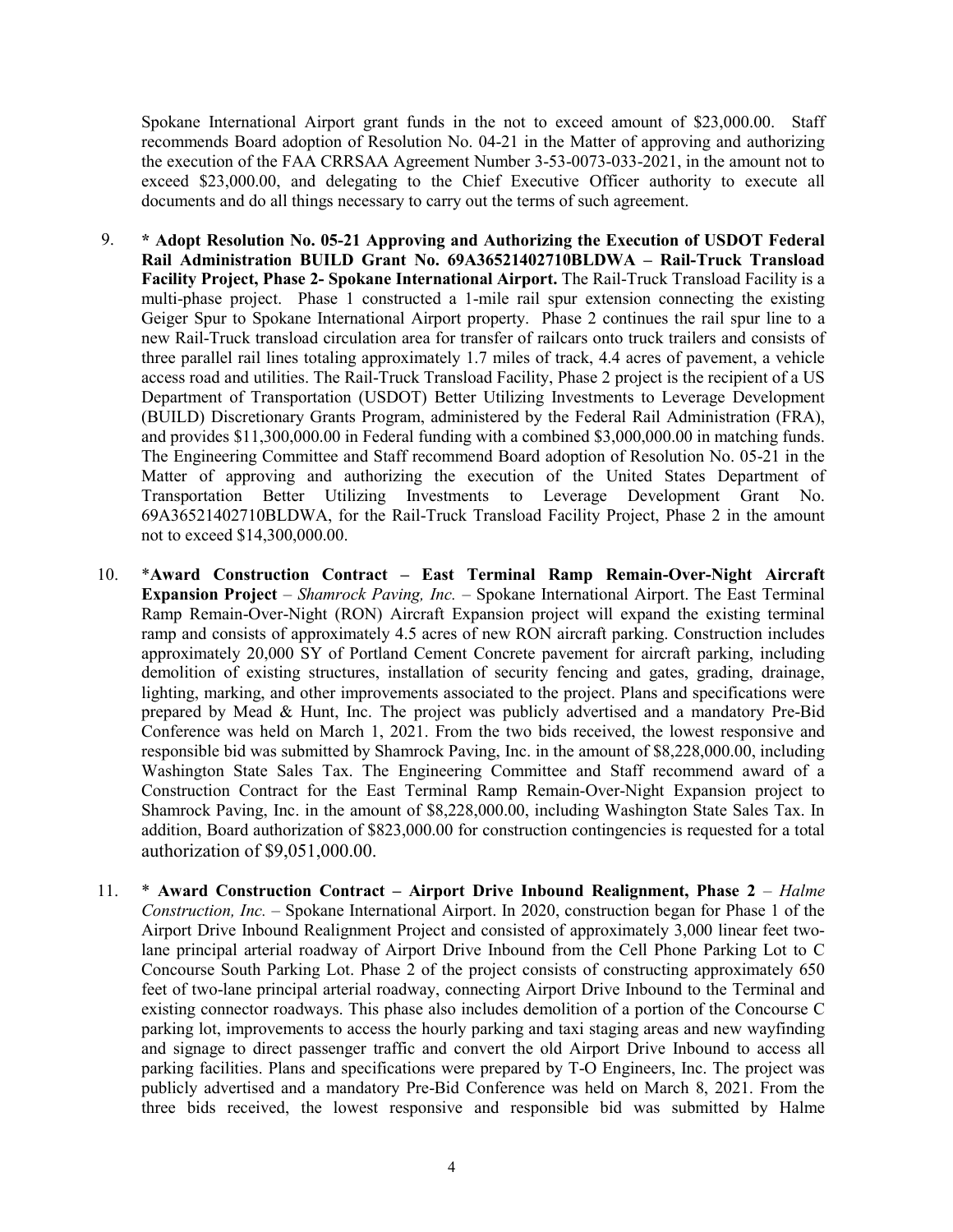Construction, Inc. in the amount of \$1,790,843.43 for both Schedules A and B, including Washington State Sales Tax. The Engineering Committee and Staff recommend award of a Construction Contract for the Airport Drive Inbound Realignment, Phase 2 to Halme Construction, Inc. in the amount of \$1,790,843.43 including Washington State Sales Tax. In addition, Board authorization of \$179,000.00 for construction contingencies is requested for a total authorization of \$1,969,843.43.

- 12. **\* Award Construction Contract – Rental Car Facility Ready-Return Area** *– Graham Construction & Management, Inc.* – Spokane International Airport. The work includes improvements at the Ready-Return Area (RRA) of the Car Rental Facility to rehabilitate existing canopies, lighting and signage upgrades, drainage improvements including removal and replacement of existing parking lot pavement. This project will be completed in phases to keep the RRA operational during construction. Plans and specifications were prepared by DCI Engineers. The project was publicly advertised and a mandatory Pre-Bid Conference was held on April 2, 2021. From the three bids received, the lowest responsive and responsible bid was submitted by Graham Construction & Management, Inc. in the amount of \$2,970,683.00. The Engineering Committee and Staff recommend award of a Construction Contract for the Rental Car Facility Ready-Return Area to Graham Construction & Management, Inc. in the amount of \$2,970,683.00 including Washington State Sales Tax. In addition, Board authorization of \$297,068.00 for construction contingencies is requested for a total authorization of \$3,267,751.00.
- 13. **\*Approval of Resolution No. 06-21 authorizing the Airport Chief Executive Officer to submit an amendment of Passenger Facility Charge (PFC) 11 to the Federal Aviation Administration (FAA).** The Board received approval from the FAA to impose and use PFCs for seven projects under PFC 11 on November 13, 2017 with an approved collection amount of \$16,298,809. Amendment 1 to PFC 11 was approved on November 27, 2019 in the amount of \$7,483,180, for a total of \$23,781,989. There is one project, Replacement of the Programmable Logic Controls of Passenger Boarding Bridges, being amended at this time. Amendment 2 totals \$2,450,000, for an amended PFC 11 total of \$26,231,989. In accordance with Federal Aviation Regulation (FAR) 49 CFR Part 158.23(a) and 158.37(b) air carriers were notified on February 22, 2021 of the proposed amendment 2 to PFC application 11. A consultation meeting with air carriers was held on March 24, 2021 and they have until April 23, 2021 to agree or disagree with the proposed amendment. Also, per FAR 49 CFR 158.24, on March 19, 2021 the public was invited to comment via a posting on the Airport's website. The public comment period ends April 19, 2021. The application amendment will be submitted to the FAA on or about April 26, 2021 after the comment period for the public and air carriers has concluded. The FAA should approve or disapprove of the application no later than July 25, 2021. This amendment is estimated to extend the authorized collection period of PFCs through August 31, 2022. Staff recommends that the Board authorize the CEO to submit amendment 2 of PFC Application 11 to the FAA.
- 14. \* **Approve second amendment to Professional Services Agreement with Plante-Moran to assist in implementation of Human Resources / Timekeeping / Payroll (HR/TK/PR) software system**. In 2018, the Airport awarded a contract to implement an integrated HR / TK / PR System. Also in 2018, the Airport issued a Request for Quotations and solicited quotes from qualified firms to assist in implementing the HR/TK/PR system along with assisting in the next step of upgrading accounting and financial reporting software. Through the evaluation process, Plante-Moran, a Certified Public Accounting firm, was selected and awarded a contract in the amount of \$48,000. In order to facilitate the implementation, staff requested additional participation from Plante-Moran to assist in Phase 1 (implementation of the HR / TK / PR software) of the software upgrade. This first amendment was approved by the Board in August of 2020 in the amount of \$40,000. Staff is nearing the completion of the implementation of the HR/ TK /PR software and has determined that